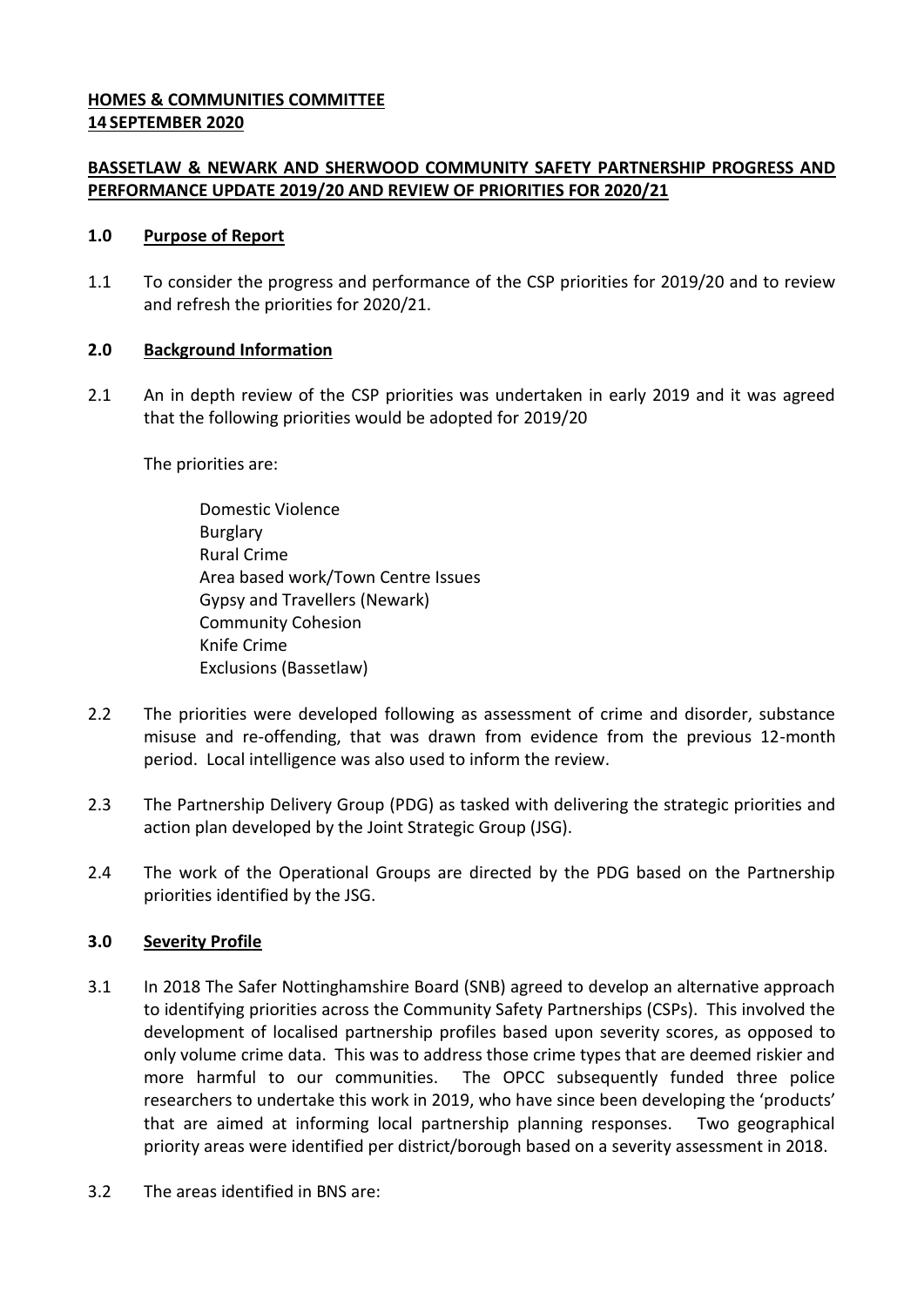# Bassetlaw: **Worksop South** and **Worksop North**

Newark and Sherwood **Newark** (Castle, Bridge and Magnus and Devon wards) **Bilsthorpe, Lowdham and Villages** (Lowdham, Dover Beck, Rainworth South and Blidworth, Farnsfield, Bilsthorpe, Rainworth North and Rufford and Trent (part of) wards.

3.3 The 'Crime Severity Score' is designed to reflect the relative harm of offending, rather than how many crimes there are. All of the profiles produced identified the same top four priorities. These were:

> Violence with injury (no breakdown for domestic, NTE or gang/youth related) Rape and sexual offences (no breakdown for offender known or not known) Residential burglary ASB\*

\*Anti-social behaviour (ASB) was included in each profile despite there being no data, as it is recognised as an issue across the board. This became the fifth priority on each profile and the forth priority varied.

3.4 The severity report also identified what it termed 'Other issues', these were:

Other Theft" (Worksop South, North and Newark) Robbery of Personal Property" (Worksop South and Newark) Vehicle Crime" (Worksop North) Violence without Injury" (Newark)

- 3.5 The expectation from the OPCC was for the severity profiles to set the priorities for annual community safety action planning. However, the CSPs also have local policing priorities to consider, as well as those of the SNB.
- 3.6 Funding for CSP comes via the OPCC and for 2020/21 it has been agreed by the Safer Nottinghamshire Board that the funding allocation is to be based upon severity. Therefore, the applications needed to reflect a response to severity priorities, regardless of other local priorities.

## **4.0 Local Policing Priorities**

- 4.1 Every quarter the local authority and the police meet to agree on the local policing priorities for the forth coming 3 months. The discussion is supported by local authority data, local crime data and the OPCCs crime survey. This process began in October 2019
- 4.2 The priorities identified in Newark and Sherwood for 2019/20 have been:

October 2019 Vehicle Crime January 2020 Vehicle crime March 2020 ASB July 2020 ASB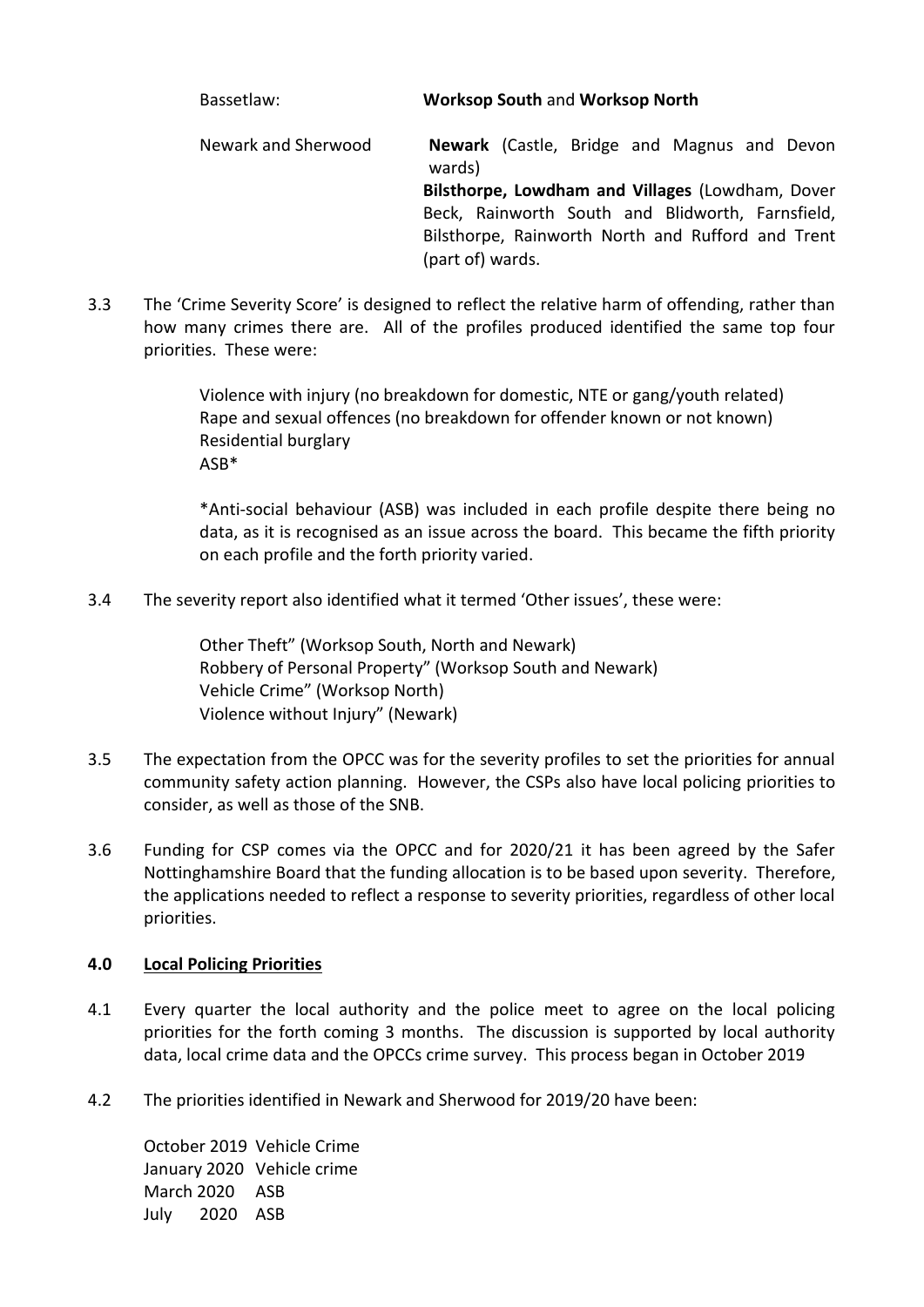### **5.0 Performance in 2019/20**

- 5.1 Set out in the table in Appendix One are the projects and achievements delivered by the Community Safety Partnership in 2019/2020. These are in the main delivered by the police or the local authority and one of the challenges that remains in the engagement of other partners at a local level who consider 'Community Safety' a police/council issue.
- 5.2 The table aims to show the links between the CSP priorities and those identified in the severity profile and via the local policing priorities process.

### **6.0 Proposals**

- 6.1 The SNB are currently considering how the usefulness of the Severity Profiles might be improved with the information within them being more focused and timelier. However, they are seen as the priorities that CSPs should work towards in producing action plans and funding bids for the CSP activities.
- 6.2 The severity profile priorities are wide ranging and it is possible, as can be seen by the table in appendix one, for more local priorities to be developed that meet both local need and address the severity profile priorities.
- 6.3 There is already strong link between the severity profiles to priorities already in place for N&S and Bassetlaw. However, the severity profile highlighted ASB as a priority and the increase in ASB being seen at the moment due to the COVID 19 lockdown does suggest that ASB should be identified in its own right as a priority for the CSP.
- 6.4 It is also proposed that the local priorities, exclusions for Bassetlaw and Gypsy and Traveller Community for N&S remain as these are still seen as important local issues. The Rural Crime priority links across number of issues in the partnership area and this is proposed to remain.
- 6.5 The police response locally has been amended in light of Covid -19 and therefore it is proposed that the Neighbourhood Policing Inspector be invited to the next meeting to give an update on the policing of Newark and Sherwood.

## **7.0 Equalities Implications**

7.1 It is considered that there are no adverse equalities implications arising from this report. It should be noted that local priority for NSDC is the Tolney Lane area. The CSP recognises the specific characteristics of the people living in that area.

#### **8.0 Financial Implications**

8.1 None from this report. All actions are met from existing budgets.

#### 9.0 **Community Plan – Alignment to Objectives**

9.1 The Safer Streets Initiative will align with the Community plan theme to 'Reduce crime and anti-social behaviour, and increase feelings of safety in our communities.'